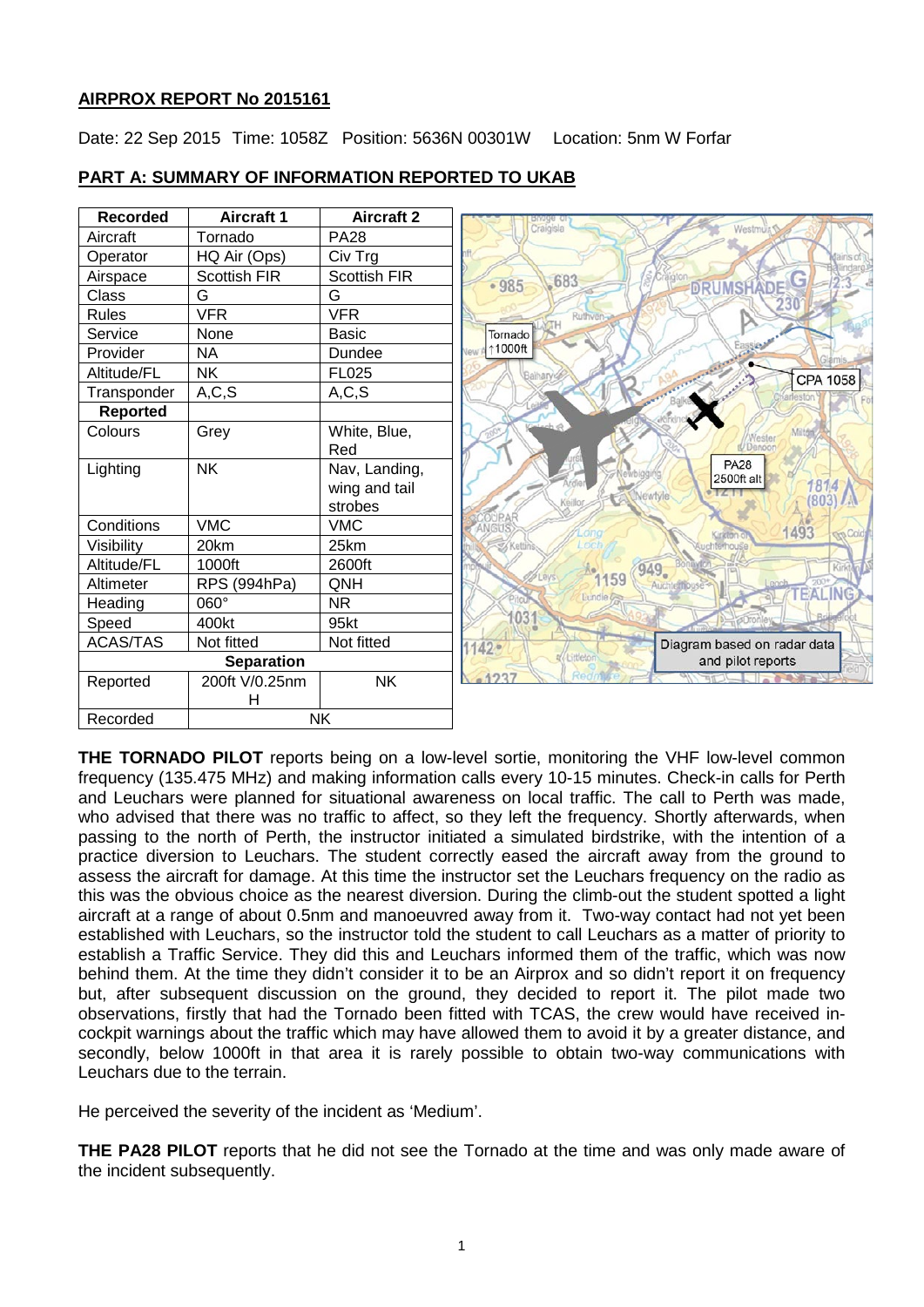## **Factual Background**

The weather at Leuchars was recorded as follows:

METAR EGQL 221050Z 29007KT 9999 SHRA BKN050 13/09 Q1001 BLU=

#### **Analysis and Investigation**

### **UKAB Secretariat**

The Tornado and PA28 pilots shared an equal responsibility for collision avoidance and not to operate in such proximity to other aircraft as to create a collision hazard<sup>[1](#page-1-0)</sup>. If the incident geometry is considered as converging then the PA[2](#page-1-1)8 pilot was required to give way to the Tornado<sup>2</sup>. If the incident geometry is considered as overtaking then the PA28 pilot had right of way and the Tornado pilot was required to keep out of the way of the other aircraft by altering course to the right<sup>[3](#page-1-2)</sup>.

### **Comments**

### **HQ Air Command**

The Tornado crew planned and flew the sortie in accordance with current regulations and made efforts to announce their presence on the VHF low-level common frequency. It seems that the PA28 pilot elected to receive a Basic Service from Dundee rather than monitor the common frequency but it is unclear whether or not this has any bearing on the incident itself. It is, however, apparent that the PA28's SSR was visible to Leuchars radar so had either aircraft been equipped with TCAS then it is likely that the crews would have been alerted to the presence of the other aircraft. Ultimately, the Tornado pilot saw the PA28 in sufficient time to take action to increase separation, albeit that separation was considered by the Tornado crew to be less than they would ideally have liked to achieve.

### **Summary**

An Airprox was reported when a Tornado and a PA28 flew into proximity at 1058 on Tuesday 22<sup>nd</sup> September 2015. Both pilots were operating under VFR in VMC, the Tornado pilot was not in receipt of an ATS and the PA28 pilot in receipt of a Basic Service from Dundee.

### **PART B: SUMMARY OF THE BOARD'S DISCUSSIONS**

Information available consisted of reports from the pilots of both aircraft, radar photographs/video recordings and reports from the appropriate operating authorities.

The Airprox took place in Class G airspace where see-and-avoid is the main mitigation to mid-air collision; without a CWS in either aircraft, and at a height where a radar service was not available, good look-out was paramount. The Board was aware that there is an on-going programme to fit TCAS to Tornado aircraft and agreed that, as the pilot suggested, had it been fitted already then it would probably have given the pilot some indication that the PA28 was there and enabled him to take earlier action to avoid the Airprox. Nevertheless, the Board commended the Tornado crew for doing all that they could at the time to assist in collision avoidance. They were too low to receive a Traffic Service from ATC (although they did arrange one as soon as they climbed into radar cover); had checked in with local airfields; and were listening out and making information calls on the VHF common frequency 135.475mhz currently being trialled in Scotland.

 $\overline{\phantom{a}}$ 

<span id="page-1-0"></span><sup>1</sup> SERA.3205 Proximity.

<span id="page-1-1"></span><sup>2</sup> SERA.3210 Right-of-way (c) (2) Converging.

<span id="page-1-2"></span><sup>3</sup> SERA.3210 Right-of-way (c) (3) Overtaking.